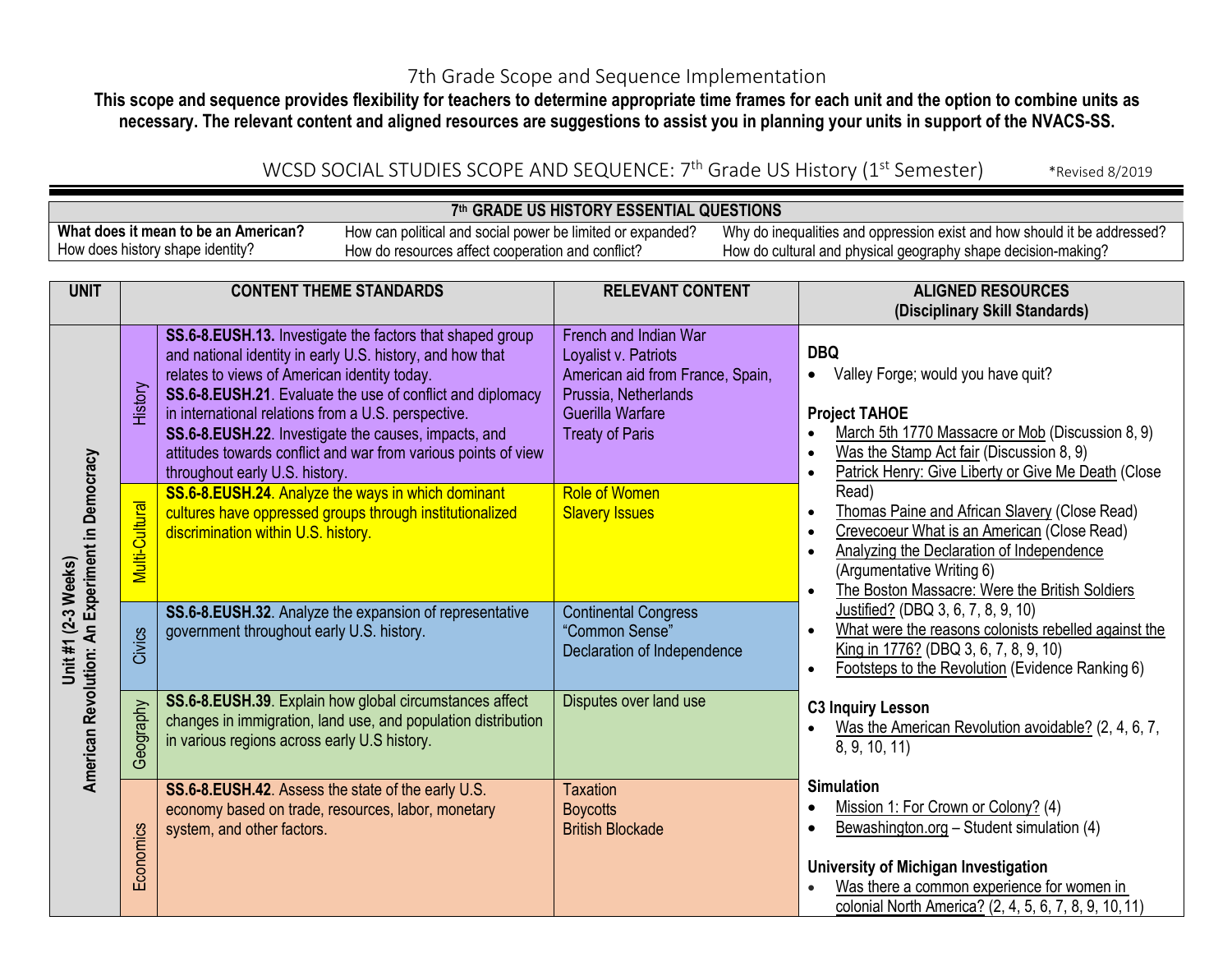## WCSD SOCIAL STUDIES SCOPE AND SEQUENCE: 7th Grade US History (1st Semester) **\*Revised 8/2019**

### **7th GRADE US HISTORY ESSENTIAL QUESTIONS**

**What does it mean to be an American?** How does history shape identity?

How can political and social power be limited or expanded? How do resources affect cooperation and conflict?

| <b>UNIT</b>                                                     |                | <b>CONTENT THEME STANDARDS</b>                                                                                                                                                                                                                                                                                                                                                                                       | <b>RELEVANT CONTENT</b>                                                                                                                                                                                              | <b>ALIGNED RESOURCES</b><br>(Disciplinary Skill Standards)                                                                                                                                                                                                                                                                                          |  |
|-----------------------------------------------------------------|----------------|----------------------------------------------------------------------------------------------------------------------------------------------------------------------------------------------------------------------------------------------------------------------------------------------------------------------------------------------------------------------------------------------------------------------|----------------------------------------------------------------------------------------------------------------------------------------------------------------------------------------------------------------------|-----------------------------------------------------------------------------------------------------------------------------------------------------------------------------------------------------------------------------------------------------------------------------------------------------------------------------------------------------|--|
| <b>Bill of Rights</b>                                           | History        | SS.6-8.EUSH.12. Assess the impact of diverse ideologies on<br>politics, society, and culture in early U.S. history.<br>SS.6-8.EUSH.17. Analyze the impact of the political, social,<br>cultural, economic, religious, geographic, intellectual, and artistic<br>changes throughout the course of U.S. history.                                                                                                       | Articles of Confederation<br><b>Constitutional Convention Debates</b><br>Virginia and New Jersey Plans<br><b>Great Compromise (Connecticut</b><br>Compromise)<br>Federalists vs. Antifederalists                     | <b>DBQ</b><br>How does the Constitution guard against tyranny?<br>$\bullet$<br><b>Project TAHOE</b><br>When are public protests appropriate (Discussion 8, 9)<br>The Electoral College Should it be altered orabolished<br>(Discussion 8, 9)                                                                                                        |  |
|                                                                 | Multi-Cultural | SS.6-8.EUSH.24. Analyze the ways in which dominant cultures<br>have oppressed groups through institutionalized discrimination<br>within U.S. history.                                                                                                                                                                                                                                                                | <b>Slavery Issues</b><br>3/5 <sup>th</sup> Compromise                                                                                                                                                                | Democrats and Republicans Infographic (Visual Analysis)<br>$\bullet$<br>Democrats and Republicans Infographic Questions (Visual<br>Analysis)<br><b>SHEG</b><br>Why did the Founding Fathers keep slavery in the<br>$\bullet$                                                                                                                        |  |
| Forming a New Nation: The Constitution &<br>Unit #2 (4-5 Weeks) | Civics         | SS.6-8.EUSH.32. Analyze the expansion of representative<br>government throughout early U.S. history.<br>SS.6-8.EUSH.33. Compare a current national issue to a historical<br>event from early U.S. history in order to propose a solution based<br>upon past outcomes.<br>SS.6-8.EUSH.34. Evaluate the social, political, and economic<br>changes that have impacted the evolution of laws throughout U.S.<br>history | 3 Branches of Government<br><b>Enumerated/ Implied Powers</b><br>Federalism<br><b>Checks and Balances</b><br>Separation of Powers<br>Amendment<br>Bill of Rights: Rights of the Citizens<br><b>Electoral College</b> | Constitution? (Primary Source 4, 9)<br>How did Americans react to Shay's Rebellion? (Primary<br>$\bullet$<br>Source 4, 9)<br>What types of government did Federalists and Anti-<br>$\bullet$<br>Federalists prefer? (Primary Source 4, 9)<br><b>C3 Inquiry Lesson</b><br>Is compromise always fair? (The Constitution) (2, 4, 6, 7, 8,<br>9, 10, 11 |  |
|                                                                 | Economics      | SS.6-8.EUSH.41. Evaluate how economic policies impact<br>individuals, businesses, and society.                                                                                                                                                                                                                                                                                                                       | 3/5 <sup>th</sup> Compromise<br>Inflation/Depression                                                                                                                                                                 | <b>Extended Curriculum Programs</b><br>We The People Team Competition<br>Project R.E.A.L Play by the Rules<br>Project R.E.A.L.- Your Day in Court<br>$\bullet$<br>iCivics games and activities                                                                                                                                                      |  |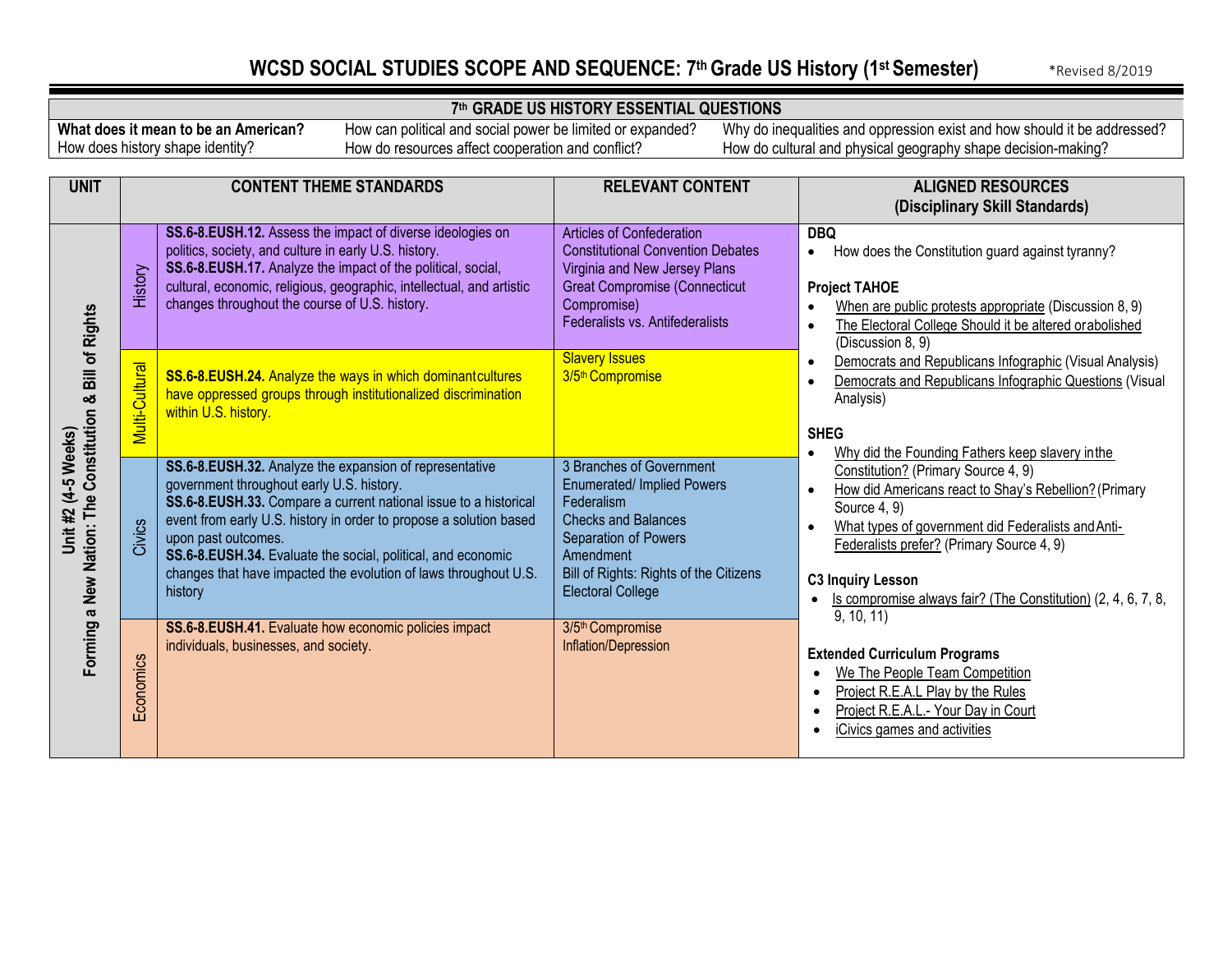## WCSD SOCIAL STUDIES SCOPE AND SEQUENCE: 7<sup>th</sup> Grade US History (1<sup>st</sup> Semester) \*Revised 8/2019

### **7th GRADE US HISTORY ESSENTIAL QUESTIONS**

**What does it mean to be an American?** How does history shape identity?

How can political and social power be limited or expanded? How do resources affect cooperation and conflict?

| <b>UNIT</b>                                         |                | <b>CONTENT THEME STANDARDS</b>                                                                                                                                                                                                                                                                                                                                                                                                                                                     | <b>RELEVANT CONTENT</b>                                                               | <b>ALIGNED RESOURCES</b><br>(Disciplinary Skill Standards)                                                                                                                                                                                                                  |
|-----------------------------------------------------|----------------|------------------------------------------------------------------------------------------------------------------------------------------------------------------------------------------------------------------------------------------------------------------------------------------------------------------------------------------------------------------------------------------------------------------------------------------------------------------------------------|---------------------------------------------------------------------------------------|-----------------------------------------------------------------------------------------------------------------------------------------------------------------------------------------------------------------------------------------------------------------------------|
|                                                     | History        | SS.6-8.EUSH.13. Investigate the factors that shaped group and national identity<br>in early U.S. history and how that relates to views of American identity today.<br>SS.6-8.EUSH.17. Analyze the impact of the political, social, cultural, economic,<br>religious, geographic, intellectual, and artistic changes throughout the course of<br>U.S. history.<br>SS.6-8.EUSH.21. Evaluate the use of conflict and diplomacy in international<br>relations from a U.S. perspective. | Precedents in Executive Branch<br>Alien and Sedition Acts<br><b>War of 1812</b>       | <b>Project TAHOE</b><br>The Inauguration of George Washington<br>$\bullet$<br>1789 (One Pager)<br>Thanksgiving Proclamation of 1789 (One<br>$\bullet$<br>Pager 13, 17)<br><b>WEB Sources</b><br>Farewell Address: Giving Advice and<br>Leaving a Legacy (Primary source 13, |
| The Early Years: George Washington to James Madison | Multi-Cultural | SS.6-8.EUSH.26. Assess the impacts of cultural diffusion when diverse groups<br>interact within early U.S. history.                                                                                                                                                                                                                                                                                                                                                                | <b>Native American interactions and treaties</b>                                      | 33)<br>Washington's 1799 Will and Testament<br>$\bullet$<br><b>Concerning National Education (Primary</b><br>source)<br>George Washington and Civic Virtue<br>(Primary source 13)                                                                                           |
| Unit #3 (2-3 Weeks)                                 | Civics         | SS.6-8.EUSH.31. Describe the different political, civil, religious, and economic<br>organizations throughout U.S. history.                                                                                                                                                                                                                                                                                                                                                         | Loose v. Strict Constructionist<br>Early legal precedents<br><b>Political Parties</b> | The Constitution as a Job Description<br>$\bullet$<br>(Primary source)<br>War of 1812 Border Lesson (Visual<br>$\bullet$<br>Analysis, 21, 35)<br>Symbols, Sayings, and Slogans (Primary                                                                                     |
|                                                     | Geography      | SS.6-8.EUSH.35. Utilize and construct maps and images to explain and analyze<br>regional, environmental, and cultural characteristics in early U.S history.                                                                                                                                                                                                                                                                                                                        | Northwest Ordinance<br>Admission of new states                                        | source 13)<br>Simulation:<br>Bewashington.org                                                                                                                                                                                                                               |
|                                                     | Economics      | SS.6-8.EUSH.41. Evaluate how economic policies impact individuals,<br>businesses, and society including, but not limited to: Louisiana Purchase, the<br>slave trade, plantation economy, Reconstruction.<br>SS.6-8.EUSH.42. Assess the state of the early U.S. economy based on trade,<br>resources, labor, monetary system, and other factors.                                                                                                                                    | The National Bank<br>Early US trade                                                   | University of Michigan Investigation<br>Which sources help us understand the<br>relationship between the Hemmings<br>and Jefferson families? (2, 4, 5, 6, 7, 8,<br>11)                                                                                                      |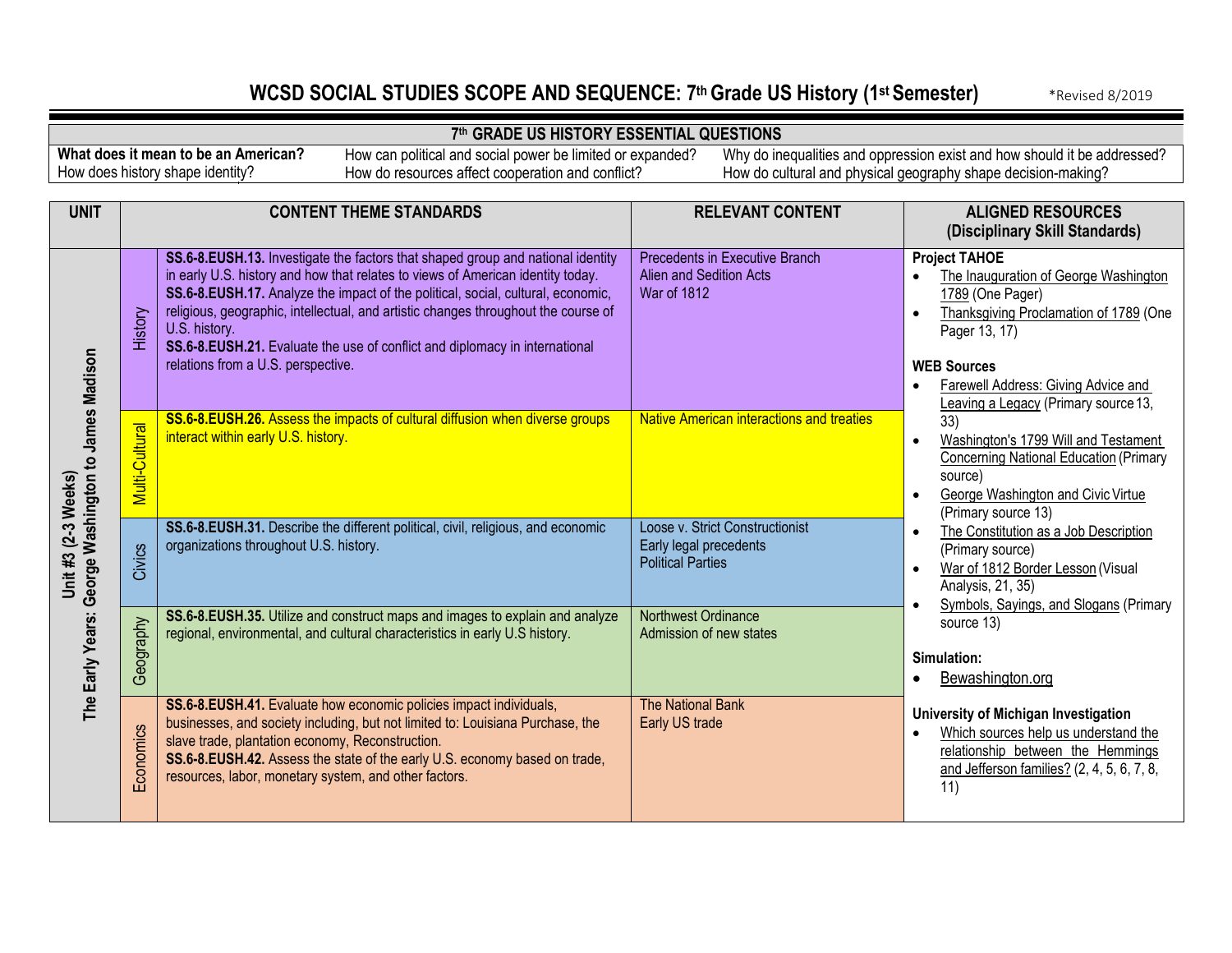## WCSD SOCIAL STUDIES SCOPE AND SEQUENCE: 7th Grade US History (1st Semester) **\*Revised 8/2019**

İ

### **7th GRADE US HISTORY ESSENTIAL QUESTIONS**

**What does it mean to be an American?** How does history shape identity?

How can political and social power be limited or expanded? How do resources affect cooperation and conflict?

| <b>UNIT</b>                                                          | <b>CONTENT THEME STANDARDS</b> |                                                                                                                                                                                                                                                                                                                                                                                                                                                                                                         | <b>RELEVANT CONTENT</b><br><b>ALIGNED RESOURCES</b><br>(Disciplinary Skill Standards)                   |                                                                                                                                                                                                                                                                                                                                                                                                                                             |
|----------------------------------------------------------------------|--------------------------------|---------------------------------------------------------------------------------------------------------------------------------------------------------------------------------------------------------------------------------------------------------------------------------------------------------------------------------------------------------------------------------------------------------------------------------------------------------------------------------------------------------|---------------------------------------------------------------------------------------------------------|---------------------------------------------------------------------------------------------------------------------------------------------------------------------------------------------------------------------------------------------------------------------------------------------------------------------------------------------------------------------------------------------------------------------------------------------|
| of the West<br>Early Westward Expansion: Lure<br>Unit #4 (2-3 Weeks) | History                        | SS.6-8.EUSH.12. Assess the impact of diverse ideologies on politics, society, and culture in<br>early U.S. history.<br>SS.6-8.EUSH.19. Analyze the impact of westward expansion on the Native communities of<br>Nevada.<br>SS.6-8.EUSH.21. Evaluate the use of conflict and diplomacy in international relations from a<br>U.S. perspective.                                                                                                                                                            | <b>Manifest Destiny</b><br>Louisiana Purchase and<br>exploration<br>Mexican-American War<br>and Cession | <b>DBQ</b><br>Was the United States justified in going towar<br>$\bullet$<br>with Mexico?<br>Lessons<br>Indian Removal (Close Read)<br>$\bullet$<br>Chief Tecumseh's Speech to Gov. William<br>$\bullet$<br>Harrison (Close Read)<br>Were Lewis and Clark respectful to the Natives<br>$\bullet$<br>they encountered on their journey? (Discussion<br>8, 9)<br>Was the Indian Removal Act Constitutional?<br>$\bullet$<br>(Discussion 8, 9) |
|                                                                      | <b>Multi-Cultural</b>          | SS.6-8.EUSH.24. Analyze the ways in which dominant cultures have oppressed groups through<br>institutionalized discrimination within U.S. history.<br>SS.6-8.EUSH.27. Investigate the ways in which individuals and groups build communities of<br>respect, equity, and diversity throughout early U.S. history.<br>SS.6-8.EUSH.29. Analyze the intellectual, cultural, religious, and artistic contributions of diverse<br>individuals in early U.S. history.                                          | <b>Trail of Tears</b><br><b>Relations with Native</b><br><b>Americans</b><br><b>Great Basin Tribes</b>  | Indian Removal (Discussion 8, 9)<br>$\bullet$<br>PBS- Indian Reaction to Westward Settlement<br>$\bullet$<br><b>SHEG</b><br>Were Lewis and Clark respectful to the Native<br>$\bullet$<br>Americans they met on their journey? (4, 9)<br>How did Americans justify Westward<br>$\bullet$<br>Expansion? (4, 9)<br>Why did Federalists oppose the Louisiana<br>$\bullet$                                                                      |
|                                                                      | Civics                         | SS.6-8.EUSH.32. Analyze the expansion of representative government throughout early U.S.<br>history.                                                                                                                                                                                                                                                                                                                                                                                                    | Jacksonian Democracy                                                                                    | Purchase? (4, 9)<br>Louisiana Purchase (Primary source 13, 22)<br>$\bullet$<br>Gilder Lehrman<br>Thomas Jefferson and the Constitutionality of<br>$\bullet$                                                                                                                                                                                                                                                                                 |
|                                                                      | Geography                      | SS.6-8.EUSH.36. Explain how the human, physical, and environmental characteristics of early<br>U.S. regions influenced and impacted the creation of new cultures.<br>SS.6-8.EUSH.37. Explain how changes in transportation, communication, and technology<br>influenced the movement of people, goods, and ideas throughout early U.S. history.<br>SS.6-8.EUSH.38. Explore the causes, motivations, and consequences of migration and<br>immigration, both voluntary and forced, in early U.S. history. | <b>Monroe Doctrine</b>                                                                                  | buying the Louisiana Purchase (Mini unit 13,<br>41)<br><b>C3 Inquiry Lesson</b><br>Was It Destiny to Move West? (2, 4, 6, 7, 8, 9,<br>$\bullet$<br>10, 11<br><b>Inquiry Lesson</b><br>Did Manifest Destiny Mark the Beginning of the<br>$\bullet$<br>End for Native Americans? (2, 6, 7, 9)                                                                                                                                                 |
|                                                                      | Economics                      | SS.6-8.EUSH.41. Evaluate how economic policies impact individuals, businesses, and society.<br>SS.6-8.EUSH.43. Investigate the effects of U.S. foreign economic policy both nationally and<br>globally across early U.S. history.                                                                                                                                                                                                                                                                       | <b>American System</b><br><b>Erie Canal</b><br>2 <sup>nd</sup> Bank of the US                           | University of Michigan Investigation<br>What is an important cause of the Trail of Tears<br>that people should know about today? (2, 4, 5,<br>6, 7, 8, 9, 10, 11)                                                                                                                                                                                                                                                                           |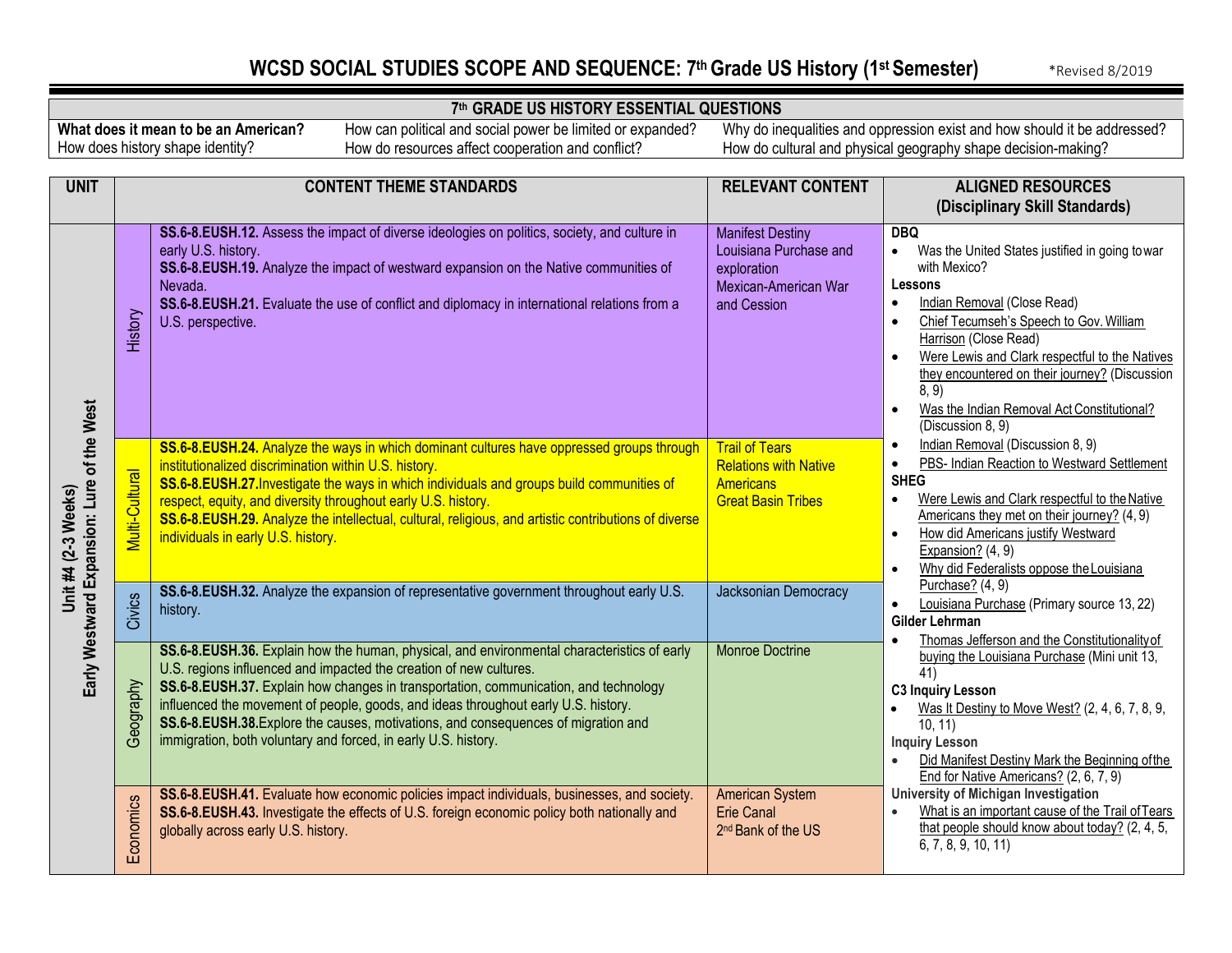## **WCSD SOCIAL STUDIES SCOPE AND SEQUENCE: 7th Grade US History (2nd Semester)** \*Revised 8/2019

#### **7th GRADE US HISTORY ESSENTIAL QUESTIONS**

**What does it mean to be an American?** How does history shape identity?

How can political and social power be limited or expanded? How do resources affect cooperation and conflict?

| <b>UNIT</b>                               |                | <b>CONTENT THEME STANDARDS</b>                                                                                                                                                                                                                                                                                                                                                                                                                                    | <b>RELEVANT CONTENT</b>                                                                                                                       | <b>ALIGNED RESOURCES</b><br>(Disciplinary Skill Standards)                                                                                                                                                                                                                                  |
|-------------------------------------------|----------------|-------------------------------------------------------------------------------------------------------------------------------------------------------------------------------------------------------------------------------------------------------------------------------------------------------------------------------------------------------------------------------------------------------------------------------------------------------------------|-----------------------------------------------------------------------------------------------------------------------------------------------|---------------------------------------------------------------------------------------------------------------------------------------------------------------------------------------------------------------------------------------------------------------------------------------------|
|                                           | History        | SS.6-8.EUSH.14. Interpret historical events from a variety of historical and cultural perspectives.<br>SS.6-8.EUSH.15. Evaluate the causes and effects of regional differences in early U.S. history.<br>SS.6-8.EUSH.16. Analyze the influence of diverse cultural traditions on early American society.<br>SS.6-8.EUSH.22. Investigate the causes, impacts, and attitudes towards conflict and war from various points<br>of view throughout early U.S. history. | <b>Underground Railroad</b><br>Lincoln - Douglas Debates<br>Supreme Court & Dred Scott<br><b>Slave Rebellion</b><br><b>Fugitive Slave Act</b> | <b>DBQ</b><br>How free were free blacks in the<br>$\bullet$<br>North?<br>What was Harriet Tubman's greatest<br>$\bullet$<br>achievement?<br><b>Project TAHOE</b><br>Forms of Slave Resistance (One<br>$\bullet$<br>Pager)<br><b>Slave Treatment and Rations (One</b><br>$\bullet$<br>Pager) |
| A Nation in Crisis<br>Unit #5 (4-5 Weeks) | Multi-Cultural | SS.6-8.EUSH.23. Analyze the causes, impact, and abolition of slavery in U.S. history.<br>SS.6-8.EUSH.24. Analyze the ways in which dominant cultures have oppressed groups through<br>institutionalized discrimination within U.S. history.<br>SS.6-8.EUSH.25. Evaluate the impact of individuals and reform movements on the struggle for greater civil<br>rights and liberties throughout early U.S. history.                                                   | <b>Abolitionists</b><br><b>Slave Codes</b><br>Changing roles of women<br>Early women's suffrage                                               | Oloadah Equiano (One Pager)<br>$\bullet$<br>The Emancipation of Slaves (One<br>$\bullet$<br>Pager)<br>Victorian Society and Antebellum<br>$\bullet$<br>America<br>Slave Resistance Infographic (Visual<br>$\bullet$<br>Analysis)<br><b>Slave Resistance Questions</b><br>Slave Resistance   |
| Antebellum America:                       | Civics         | SS.6-8.EUSH.30. Examine the role the media has played in shaping public perception and policies<br>throughout early U.S. history.<br>SS.6-8.EUSH.31. Describe the different political, civil, religious, and economic organizations throughout U.S.<br>history.<br>SS.6-8.EUSH.34. Evaluate the social, political, and economic changes that have impacted the evolution of<br>laws throughout U.S. history.                                                      | <b>Slavery compromises</b><br><b>Popular Sovereignty</b><br><b>Republican Party</b>                                                           | Documents<br>Robert E Lee Letter (Close Read)<br>$\bullet$<br><b>SHEG</b><br>Was Nat Turner a Hero or a Madman?<br>$\bullet$<br>(4, 9)<br>Was John Brown a "misguided<br>$\bullet$                                                                                                          |
|                                           | Geography      | SS.6-8.EUSH.35. Utilize and construct maps and images to explain and analyze regional, environmental,<br>and cultural characteristics in early U.S history.<br>SS.6-8.EUSH.38. Explore the causes, motivations, and consequences of migration and immigration, both<br>voluntary and forced, in early U.S. history.                                                                                                                                               | Sectionalism: North/South/West                                                                                                                | fanatic"? $(4, 9)$<br><b>Inquiry Lessons</b><br>Can words lead to war? (2,4, 6, 7, 8, 9,<br>$\bullet$<br>10, 11)                                                                                                                                                                            |
|                                           | Economics      | SS.6-8.EUSH.41. Evaluate how economic policies impact individuals, businesses, and society.<br>SS.6-8.EUSH.42. Assess the state of the early U.S. economy based on trade, resources, labor, monetary<br>system, and other factors.                                                                                                                                                                                                                                | <b>First Industrial Revolution</b><br><b>Cotton Kingdom</b><br><b>Transportation Revolution</b><br>Developing class system                    | What were the true costs of American<br>$\bullet$<br>slavery? (1, 2, 4, 6, 9)<br><b>Simulation</b><br>Mission 2: Flight to Freedom (4)<br>$\bullet$                                                                                                                                         |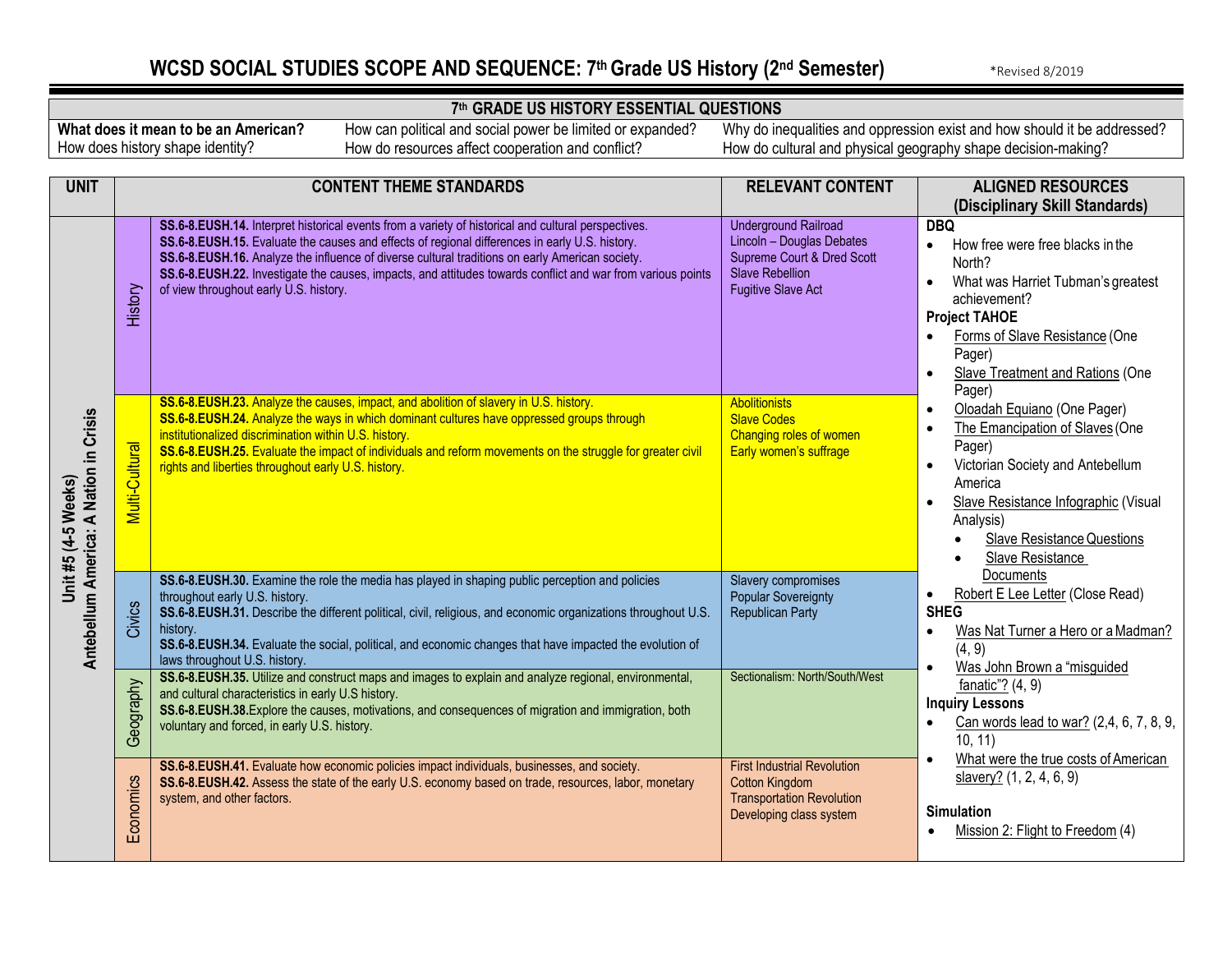## WCSD SOCIAL STUDIES SCOPE AND SEQUENCE: 7<sup>th</sup> Grade US History (2<sup>nd</sup> Semester) \*Revised 8/2019

### **7th GRADE US HISTORY ESSENTIAL QUESTIONS**

**What does it mean to be an American?** How does history shape identity?

How can political and social power be limited or expanded? How do resources affect cooperation and conflict?

| <b>UNIT</b>                                     |                       | <b>CONTENT THEME STANDARDS</b>                                                                                                                                                                                                                                                                                                                                                                                       | <b>RELEVANT CONTENT</b>                                                                               | <b>ALIGNED RESOURCES</b><br>(Disciplinary Skill Standards)                                                                                                                                                                                                                                                             |
|-------------------------------------------------|-----------------------|----------------------------------------------------------------------------------------------------------------------------------------------------------------------------------------------------------------------------------------------------------------------------------------------------------------------------------------------------------------------------------------------------------------------|-------------------------------------------------------------------------------------------------------|------------------------------------------------------------------------------------------------------------------------------------------------------------------------------------------------------------------------------------------------------------------------------------------------------------------------|
|                                                 | History               | SS.6-8.EUSH.14. Interpret historical events from a variety of<br>historical and cultural perspectives.<br>SS.6-8.EUSH.18. Explain how individuals and events in Nevada's<br>history both influence and are influenced by the larger national<br>context.<br>SS.6-8.EUSH.22. Investigate the causes, impacts, and attitudes<br>towards conflict and war from various points of view throughout<br>early U.S. history. | Secession<br><b>Total War</b><br>War-related advancements<br>Civil War leadership<br>Nevada Statehood | <b>DBQ</b><br>Battle of Gettysburg; why was it a turning point?<br>Did Abolitionism Help Cause the Civil War? (DBQ,- 4, 6, 7, 8,<br>9)<br><b>Project Tahoe</b><br>Reparations For Slavery Discussion Lesson (3, 6, 78, 9,<br>10)<br>Does Lincoln deserve the title the "Great-Emancipator?"<br>$(DBQ - 4, 6, 7, 8, 9)$ |
| <b>Nation Torn Apart</b><br>Unit #6 (4-5 Weeks) | <b>Multi-Cultural</b> | SS.6-8.EUSH.23. Analyze the causes, impact, and abolition of<br>slavery in U.S. history.<br>SS.6-8.EUSH.28. Discuss the contributions of racially and<br>ethnically diverse leaders to the advancement of our community<br>and nation.                                                                                                                                                                               | <b>Emancipation Proclamation</b><br>13 <sup>th</sup> Amendment<br><b>African Americans in war</b>     | Was slavery the most important cause of the Civil-War?<br>$(DBQ - 4, 6, 7, 8, 9)$<br>What really happened at Fort Sumter? (OUT 4, 6, 7, 8, 9,<br>10, 22)                                                                                                                                                               |
| Civil War: A                                    | Civics                | SS.6-8.EUSH.33. Compare a current national issue to a historical<br>event from early U.S. history in order to propose a solution based<br>upon past outcomes.                                                                                                                                                                                                                                                        | <b>States' Rights</b><br>Gettysburg Address                                                           | <b>C3 Inquiry Lesson</b><br>Can Words Lead to War? (2, 4, 6, 7, 8, 9, 10, 11)<br><b>SHEG</b><br>What can we learn about slavery from interviews with                                                                                                                                                                   |
|                                                 | Geography             | SS.6-8.EUSH.37. Explain how changes in transportation,<br>communication, and technology influenced the movement of<br>people, goods, and ideas throughout early U.S. history.                                                                                                                                                                                                                                        | <b>Border States</b><br>Nevada geography                                                              | former slaves? $(4, 7)$<br>Why do historians refer to the slave trade within the United<br>States as the Second Middle Passage? (4, 6, 7, 8, 9)<br>What kind of person was Nat Turner? (4, 6, 7, 8, 9)<br>Was John Brown a "misguided fanatic"? (4, 6, 7, 8, 9)                                                        |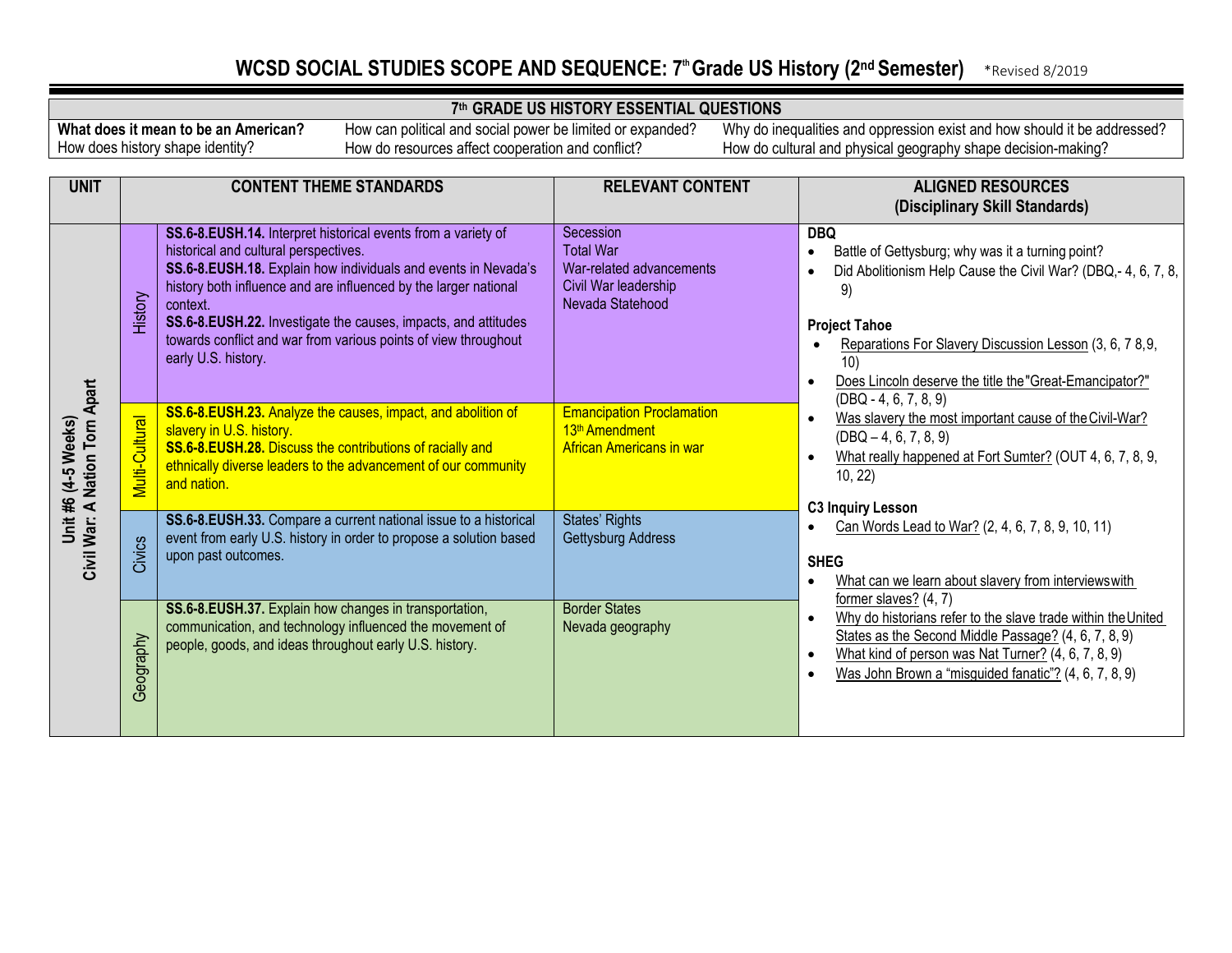## **WCSD SOCIAL STUDIES SCOPE AND SEQUENCE: 7th Grade US History (2nd Semester)** \*Revised 8/2019

İ

### **7th GRADE US HISTORY ESSENTIAL QUESTIONS**

**What does it mean to be an American?** How does history shape identity?

How can political and social power be limited or expanded? How do resources affect cooperation and conflict?

| <b>UNIT</b>                           |                | <b>CONTENT THEME STANDARDS</b>                                                                                                                                                                                                                                                                                                                                                                                                                                                                                                                                                          | <b>RELEVANT CONTENT</b>                                                                                                  | <b>ALIGNED RESOURCES</b>                                                                                                                                                                                                                                                                                                                                                                                                                                              |
|---------------------------------------|----------------|-----------------------------------------------------------------------------------------------------------------------------------------------------------------------------------------------------------------------------------------------------------------------------------------------------------------------------------------------------------------------------------------------------------------------------------------------------------------------------------------------------------------------------------------------------------------------------------------|--------------------------------------------------------------------------------------------------------------------------|-----------------------------------------------------------------------------------------------------------------------------------------------------------------------------------------------------------------------------------------------------------------------------------------------------------------------------------------------------------------------------------------------------------------------------------------------------------------------|
|                                       |                |                                                                                                                                                                                                                                                                                                                                                                                                                                                                                                                                                                                         |                                                                                                                          | (Disciplinary Skill Standards)                                                                                                                                                                                                                                                                                                                                                                                                                                        |
|                                       | History        | SS.6-8.EUSH.12. Assess the impact of diverse ideologies on politics, society, and culture in early U.S.<br>history<br>SS.6-8.EUSH.13. Investigate the factors that shaped group and national identity in early U.S. history and<br>how that relates to views of American identity today.<br>SS.6-8.EUSH.14. Interpret historical events from a variety of historical and cultural perspectives.<br>SS.6-8.EUSH.17. Analyze the impact of the political, social, cultural, economic, religious, geographic,<br>intellectual, and artistic changes throughout the course of U.S. history. | Reconstruction<br>supporters and<br>opponents<br>Lincoln's assassination                                                 | <b>DBQ</b><br>North or South; Who killed<br>$\bullet$<br>Reconstruction?<br><b>Project TAHOE</b><br>Reparations for Slavery (Discussion 8,<br>$\bullet$<br>9)<br>Justice For All Segregation in the US (4,<br>$\bullet$                                                                                                                                                                                                                                               |
| Unit #7 (4-5 Weeks)<br>Reconstruction | Multi-Cultural | SS.6-8.EUSH.23. Analyze the causes, impact, and abolition of slavery in U.S. history.<br>SS.6-8.EUSH.24. Analyze the ways in which dominant cultures have oppressed groups through<br>institutionalized discrimination within U.S. history.<br>SS.6-8.EUSH.25. Evaluate the impact of individuals and reform movements on the struggle for greater civil<br>rights and liberties throughout early U.S. history.                                                                                                                                                                         | Segregation<br><b>Black Codes</b><br><b>Jim Crow Laws</b><br><b>Freedman's Bureau</b><br><b>African American leaders</b> | Separate But Equal (Controversial Issue<br>$\bullet$<br>(4, 9)<br>The Lasting Effect of Jim Crow<br>$\bullet$<br>(Controversial Issue 4, 9)<br>$\bullet$<br>Was Reconstruction a success or failure<br>for African Americans (DBQ 3, 6, 7, 8, 9,<br>10)<br><b>African American Equality (Mini-Inquiry</b><br>2, 3, 4, 5, 6<br><b>SHEG</b><br>Were African Americans free during<br>$\bullet$<br>Reconstruction? (4, 9)<br>How accurate is the textbook's<br>$\bullet$ |
|                                       | Civics         | SS.6-8.EUSH.32. Analyze the expansion of representative government throughout early U.S. history.<br>SS.6-8.EUSH.33. Compare a current national issue to a historical event from early U.S. history in order to<br>propose a solution based upon past outcomes.<br>SS.6-8.EUSH.34. Evaluate the social, political, and economic changes that have impacted the evolution of<br>laws throughout U.S. history                                                                                                                                                                             | Reconstruction<br><b>Amendments</b><br><b>Voting Restrictions</b><br>Plessy v. Ferguson<br>Civil Rights Act of 1865      | description of sharecropping? $(4, 9)$<br>How did Northern attitudes towards freed<br>$\bullet$<br>African Americans change during<br>Reconstruction? (4, 9)<br>Why was the Radical Republican plan<br>$\bullet$<br>for Reconstruction considered "radical"?<br>(4, 9)<br><b>Inquiry Lessons</b>                                                                                                                                                                      |
|                                       | Geography      | SS.6-8.EUSH.36. Explain how the human, physical, and environmental characteristics of early U.S. regions<br>influenced and impacted the creation of new cultures.                                                                                                                                                                                                                                                                                                                                                                                                                       | Sharecropping/Agriculture                                                                                                | Mini Inquiry- Why Didn't It Happen Like<br>That? Modern Day Jim Crow (2, 3, 4, 5,<br>6, 10)<br>University of Michigan Investigation<br>Was Reconstruction mostly a story of                                                                                                                                                                                                                                                                                           |
|                                       | Economics      | SS.6-8.EUSH.41. Evaluate how economic policies impact individuals, businesses, and society.                                                                                                                                                                                                                                                                                                                                                                                                                                                                                             | Sharecroppers                                                                                                            | triumph or tragedy? $(2, 4, 5, 6, 7, 8, 9, 1)$<br>10, 11)                                                                                                                                                                                                                                                                                                                                                                                                             |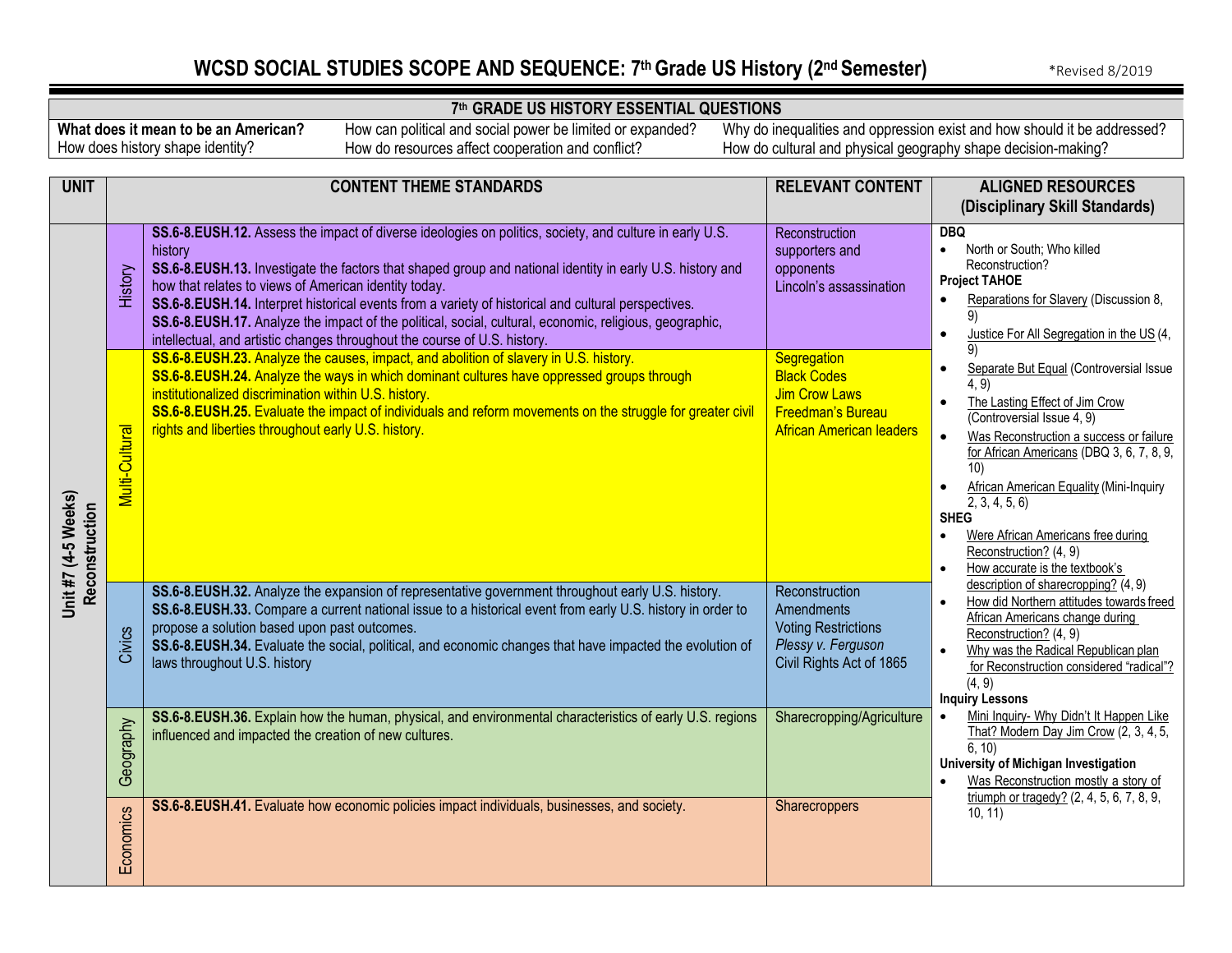## WCSD SOCIAL STUDIES SCOPE AND SEQUENCE: 7<sup>th</sup> Grade US History (2<sup>nd</sup> Semester) \*Revised 8/2019

İ

### **7th GRADE US HISTORY ESSENTIAL QUESTIONS**

**What does it mean to be an American?** How does history shape identity?

How can political and social power be limited or expanded? How do resources affect cooperation and conflict?

| <b>UNIT</b>                                    |                          | <b>CONTENT THEME STANDARDS</b>                                                                                                                                                                                                                                                                                                                                                                                                                                                                                                                                                                                                                                                                            | <b>RELEVANT CONTENT</b>                                                                                                                                                  | <b>ALIGNED RESOURCES</b><br>(Disciplinary Skill Standards)                                                                                                                                                                                                                                                                                                  |
|------------------------------------------------|--------------------------|-----------------------------------------------------------------------------------------------------------------------------------------------------------------------------------------------------------------------------------------------------------------------------------------------------------------------------------------------------------------------------------------------------------------------------------------------------------------------------------------------------------------------------------------------------------------------------------------------------------------------------------------------------------------------------------------------------------|--------------------------------------------------------------------------------------------------------------------------------------------------------------------------|-------------------------------------------------------------------------------------------------------------------------------------------------------------------------------------------------------------------------------------------------------------------------------------------------------------------------------------------------------------|
|                                                | History                  | SS.6-8.EUSH.15. Evaluate the causes and effects of regional differences in early U.S. history.<br>SS.6-8.EUSH.18. Explain how individuals and events in Nevada's history both influence and are<br>influenced by the larger national context.<br>SS.6-8.EUSH.19. Analyze the impact of westward expansion on the Native communities of Nevada.<br>SS.6-8.EUSH.20. Investigate migration and immigration patterns to Nevada as part of U.S. history.                                                                                                                                                                                                                                                       | <b>Manifest Destiny</b><br>Founding of Nevada cities<br><b>Pyramid Lake Wars</b>                                                                                         | <b>Project TAHOE</b><br>American Indians and Buffalo<br>Soldiers (Close Read)<br>Indian Boarding Schools Tools of<br>$\bullet$<br><b>Forced Assimilation (Controversial</b><br>Issue 2, 4, 6, 7)<br>Chinese Exclusion Act of 1882<br>$\bullet$<br>(DBQ 2, 3, 4, 6, 7, 8)<br>Lesson foldable/rubric                                                          |
| From Sea to Shining Sea<br>Unit #8 (4-5 Weeks) | Multi-Cultural<br>Civics | SS.6-8.EUSH.24. Analyze the ways in which dominant cultures have oppressed groups through<br>institutionalized discrimination within U.S. history.<br>SS.6-8.EUSH.26. Assess the impacts of cultural diffusion when diverse groups interact within early<br>U.S. history.<br>SS.6-8.EUSH.29. Analyze the intellectual, cultural, religious, and artistic contributions of diverse<br>individuals in early U.S. history.<br>SS.6-8.EUSH.30. Examine the role the media has played in shaping public perception and policies<br>throughout early U.S. history.<br>SS.6-8.EUSH.34. Evaluate the social, political, and economic changes that have impacted the<br>evolution of laws throughout U.S. history. | <b>Chinese Exclusion Act</b><br><b>Reservations and Assimilation</b><br>"Indian Wars"<br><b>Mormons</b><br><b>Ghost Dance Movement</b><br>Dawes Act<br>Tribal government | <b>SHEG</b><br>Who was Responsible for the Battle<br>$\bullet$<br>of Little Bighorn? (2, 4, 6, 7, 8)<br><b>Web Sources</b><br>Mission US- Interactive Student<br>Mission on the Cheyenne Odyssey<br>(2, 4, 6, 7, 8)<br>PBS-Perspectives on the<br>$\bullet$<br>Transcontinental Railroad (2, 4, 6, 7,<br>8)<br>Connecticut TAH- Little Bighorn<br>$\bullet$ |
| Closing the Frontier:                          | Geography                | SS.6-8.EUSH.35. Utilize and construct maps and images to explain and analyze regional,<br>environmental, and cultural characteristics in early U.S history.<br>SS.6-8.EUSH.37. Explain how changes in transportation, communication, and technology influenced<br>the movement of people, goods, and ideas throughout early U.S. history.<br>SS.6-8.EUSH.38. Explore the causes, motivations, and consequences of migration and immigration,<br>both voluntary and forced, in early U.S. history.                                                                                                                                                                                                         | <b>Transportation and</b><br>communication revolution<br>Federal land use legislation<br><b>Emigration trails west</b><br><b>Gold Rush/Comstock Lode</b>                 | from multiple perspectives (2, 4, 6,<br>7, 8)<br>PBS- Impact of Cultural Diffusion in<br>$\bullet$<br>Nevada                                                                                                                                                                                                                                                |
|                                                | Economics                | SS.6-8.EUSH.40. Analyze the role of innovations and entrepreneurship in institutions throughout<br>early U.S history.                                                                                                                                                                                                                                                                                                                                                                                                                                                                                                                                                                                     | Ranching/Cattle Drive                                                                                                                                                    |                                                                                                                                                                                                                                                                                                                                                             |